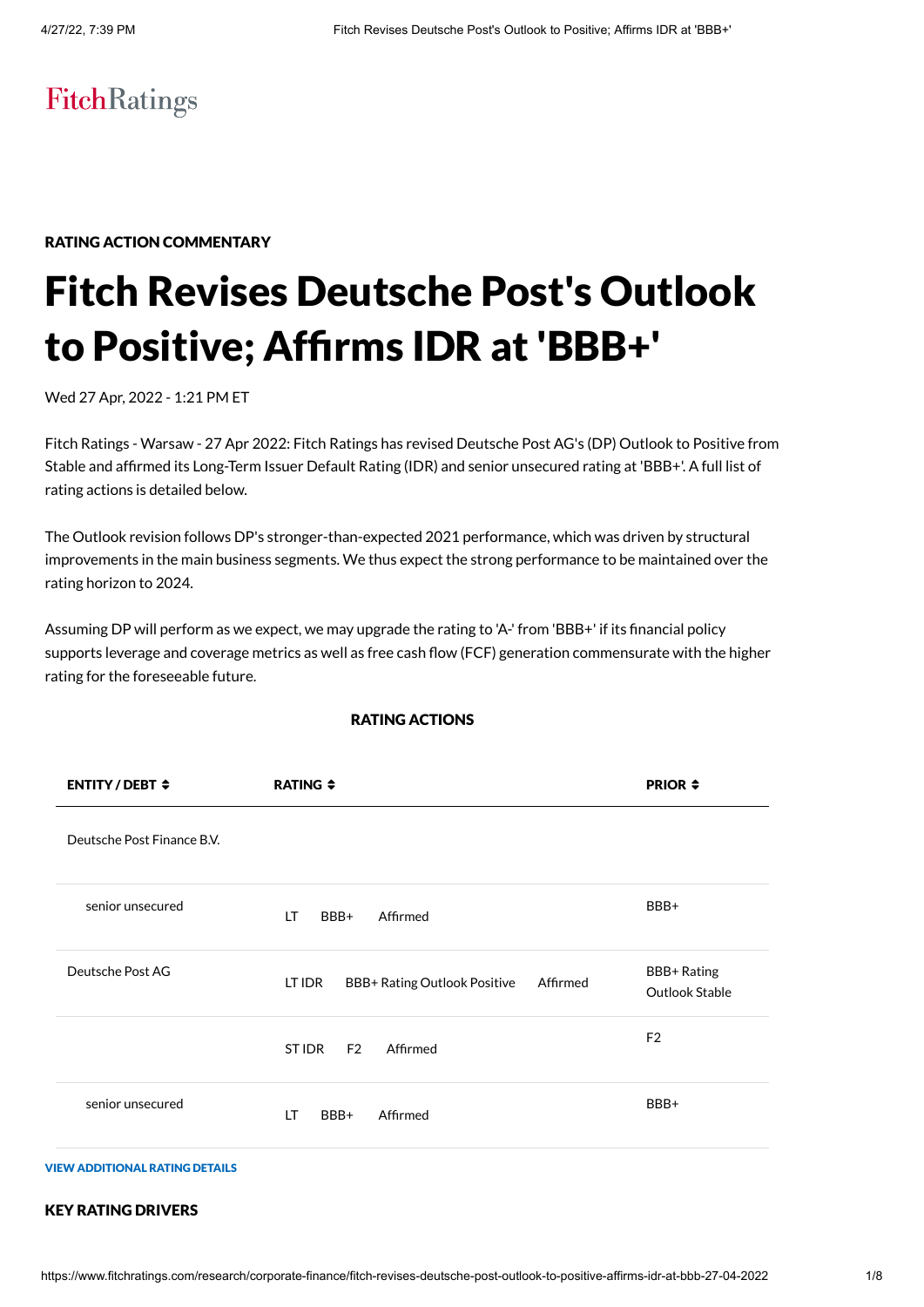#### 4/27/22, 7:39 PM Fitch Revises Deutsche Post's Outlook to Positive; Affirms IDR at 'BBB+'

**Strong Performance:** DP reported record results in 2021, with reported EBIT up 65% yoy at EUR8 billion and all five business segments posting stronger profitability. The results were driven by a significant increase in global trade and continued strong e-commerce, with ongoing structural changes accelerated by the Covid-19 pandemic.

**Express Segment Most Profitable:** The express segment, DP's largest business unit by EBIT, continued to grow in 2021, fuelled by rising time-definite international (TDI) express shipments and an increase in average weight per shipment. Express has the highest EBIT margin among DP's segments at 17.4% in 2021 (up from 14.4% in 2020) compared with DP's total reported EBIT margin of 9.8% (up from 7.3% in 2020).

**Solid Post & Parcel Profits:** The segment comprising German parcel and mail incumbent operations increased its reported EBIT by 10% in 2021, while its EBIT margin of 10% was close to 2020 level. The growing parcel business continues to mitigate the impact of structurally declining conventional mail.

**GFF Benefits from Stronger Environment:** A tight supply-demand balance for ocean and air freight services driven by a recovery in global trade in 2021 and rigid supply led to high freight rates, particularly for ocean freight, and improved margins in DP's global forwarding, freight (GFF) division. The segment more than doubled its reported EBIT in 2021. However, we do not expect the record rates to be maintained in our rating case.

**Hillebrand Strengthens Market Position:** In March 2022, DP completed its acquisition of a 100% stake in ocean freight forwarding company J. F. Hillebrand Group AG at an equity value of EUR1.5 billion. This bolt-on acquisition has strengthened DP's position in the logistics of beverages, beer, wine and spirits, and non-alcoholic beverages and other bulk liquids.

**Solid Results Expected to Continue:** We expect DP's operating and financial results in 2022-2024 to remain solid as the company is well-positioned to benefit from growth in global trade and e-commerce, which is likely to continue, albeit at a slower rate than in 2021. Despite cuts to our global economic growth forecasts driven by higher energy prices and a faster pace of US interest-rate hikes, we expect the world and eurozone's growth to remain supportive.

**Exogenous Risks:** We do not expect DP's results to be substantially directly affected by Russia's invasion of Ukraine as the company's revenue in Ukraine, Russia and Belarus are less than 1% of total revenue. DP addresses inflation risk, including fuel price risk, through yield and contract management with fuel surcharges, although EBIT margin hit is possible should fuel prices hit record levels.

**Increased Capex and Shareholder Distributions:** Strong operating cash flows in 2021 allowed DP to increase capex and shareholder returns and still report improved credit metrics, which we expect to continue. A record gross capex of EUR3.9 billion in 2021 was mainly allocated to the express division's aircraft fleet modernisation and expansion of the domestic and international parcel infrastructure.

With expected strong cash flows in 2022-2024 DP plans to maintain a high level of capex in this period, totalling EUR12 billion. Part of the excess cash flow will be used for increased shareholder returns in the form of increased dividends (proposed EUR2.2 billion to be paid in 2022, up from EUR1.7 billion in 2021) and an up to EUR2 billion share buy-back programme for 2022-2024, which remains discretionary.

**Solid Credit Metrics:** Funds from operations (FFO) adjusted net leverage (excluding IFRS 16 impact and based on lease capitalisation) improved to 2x in 2021 from 2.5x in 2020. We forecast this ratio to average 2.2x in 2022- 2024, which is within our positive sensitivity. FFO fixed charge coverage also improved to 4.5x in 2021 from 3.2x in 2020 and we project it to remain within positive sensitivity of above 3.5x by 2024. We expect positive Fitchcalculated FCF and a solid EBIT margin, further supporting the Positive Outlook.

**Updated Finance Strategy:** DP's financial policy is driven by a publicly stated target of maintaining a standalone rating of between 'BBB+' and 'A-', which was updated in January 2022 from the previous target of 'BBB+' rating.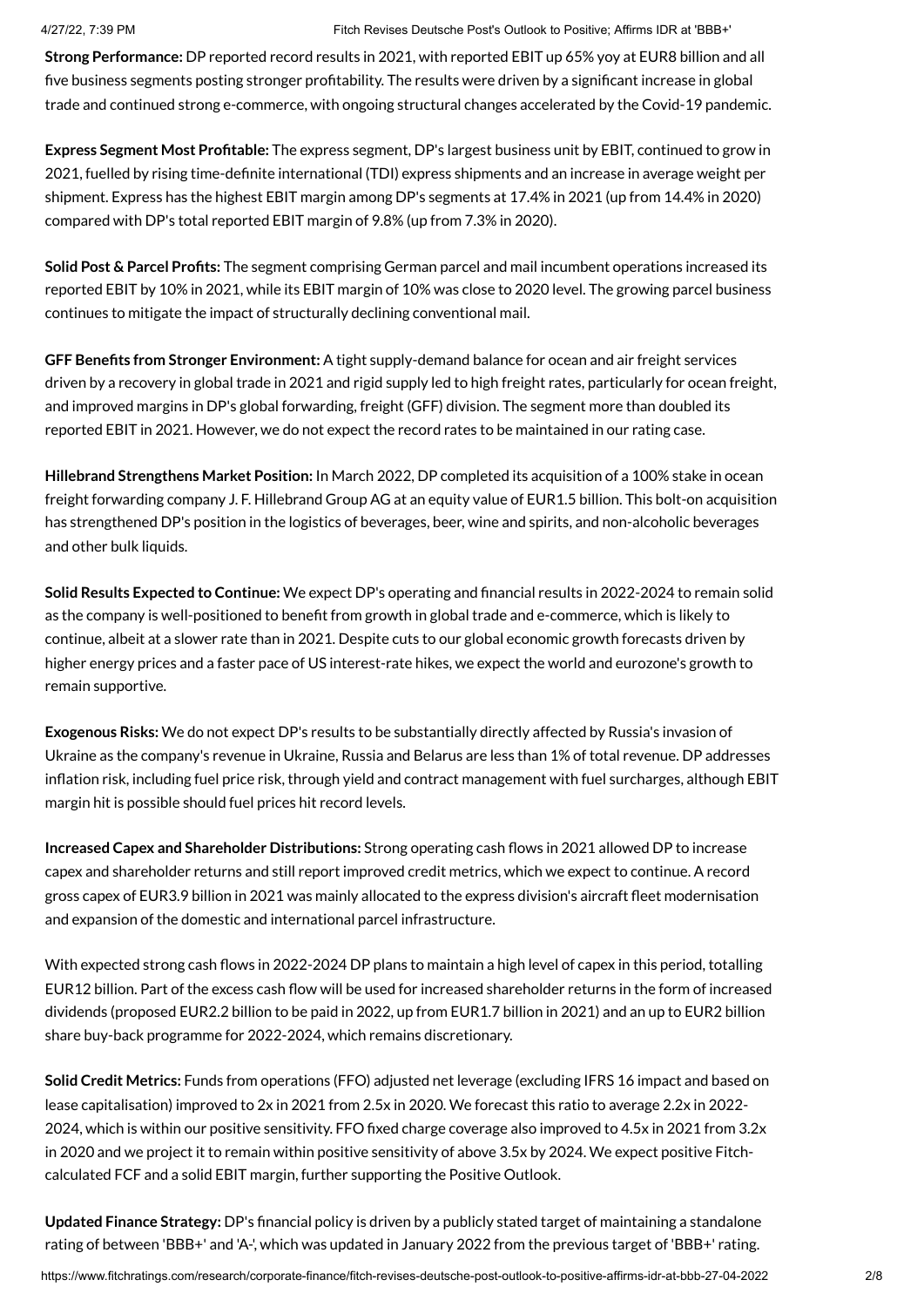DP has clear priorities regarding the use of available liquidity. It will first be allocated to fund business operations, finance organic investments and regular dividend payments of between 40% and 60% of net profit. Thereafter, additional dividend payments or share buybacks as well as inorganic growth may be considered. Further confidence in the updated policy may support an upgrade.

**Balanced Business Profile:** The ratings reflect DP's global scale, geographic and operational diversity, market leadership in the areas of its operation. DP has a balanced business risk profile between its high-growth express and parcel businesses, fuelled by ecommerce, and its contracted supply chain operations as well as the highly cyclical GFF segment and structural decline in conventional mail.

#### DERIVATION SUMMARY

DP has strong credit metrics compared with peers'. Its global scale of operations, leading market positions and operationally diversified business provide a competitive advantage versus peers such as FedEx Corp. and government-related operators La Poste (A+/Stable, Standalone Credit Profile (SCP) of bbb+) and Poste Italiane SpA.

La Poste's Long-Term IDR is two notches below the French state (AA/Negative), according to Fitch's top-down rating approach. If the sovereign IDR is downgraded, the SCP would be four notches away from the sovereign's and La Poste would be rated based on a top-down minus-one-notch approach instead of the current top-down minus-two-notch approach. This will leave La Poste's IDRs unchanged, which drives the Stable Outlook.

Poland-based InPost S.A. (BB/Stable) compared with DP has significantly smaller scale, a weak international presence and lack of service offering diversification resulting in a substantially lower debt capacity.

#### KEY ASSUMPTIONS

Fitch's Key Assumptions Within Our Rating Case for the Issuer:

- Post & parcel division to see steady decline in mail volumes and growth for parcel over 2022-2024

- Express segment's volumes to increase in 2022-2024, albeit at a slower rate than in 2021

- GFF division to see EBIT growth in 2022, fuelled by the Hillebrand acquisition, before a decline in 2023-2024 due to market normalisation

- Stable growth in the e-commerce solutions and supply chain segments

- Excluding IFRS 16 and capitalising lease expenses using the multiples for each asset class based on the useful lives of the assets

- Capex close to the company's assumptions at about EUR4.2 billion in 2022 and about EUR4 billion a year in 2023-2024

- Dividend pay-out ratio at 40%-60%, in line with the company's guidance

- Share buyback programme in line with company's guidance at about EUR2 billion in total across 2022-2024

#### RATING SENSITIVITIES

Factors that could, individually or collectively, lead to positive rating action/upgrade:

- FFO adjusted net leverage below 2.5x and total adjusted net debt/EBITDAR below 2.3x on a sustained basis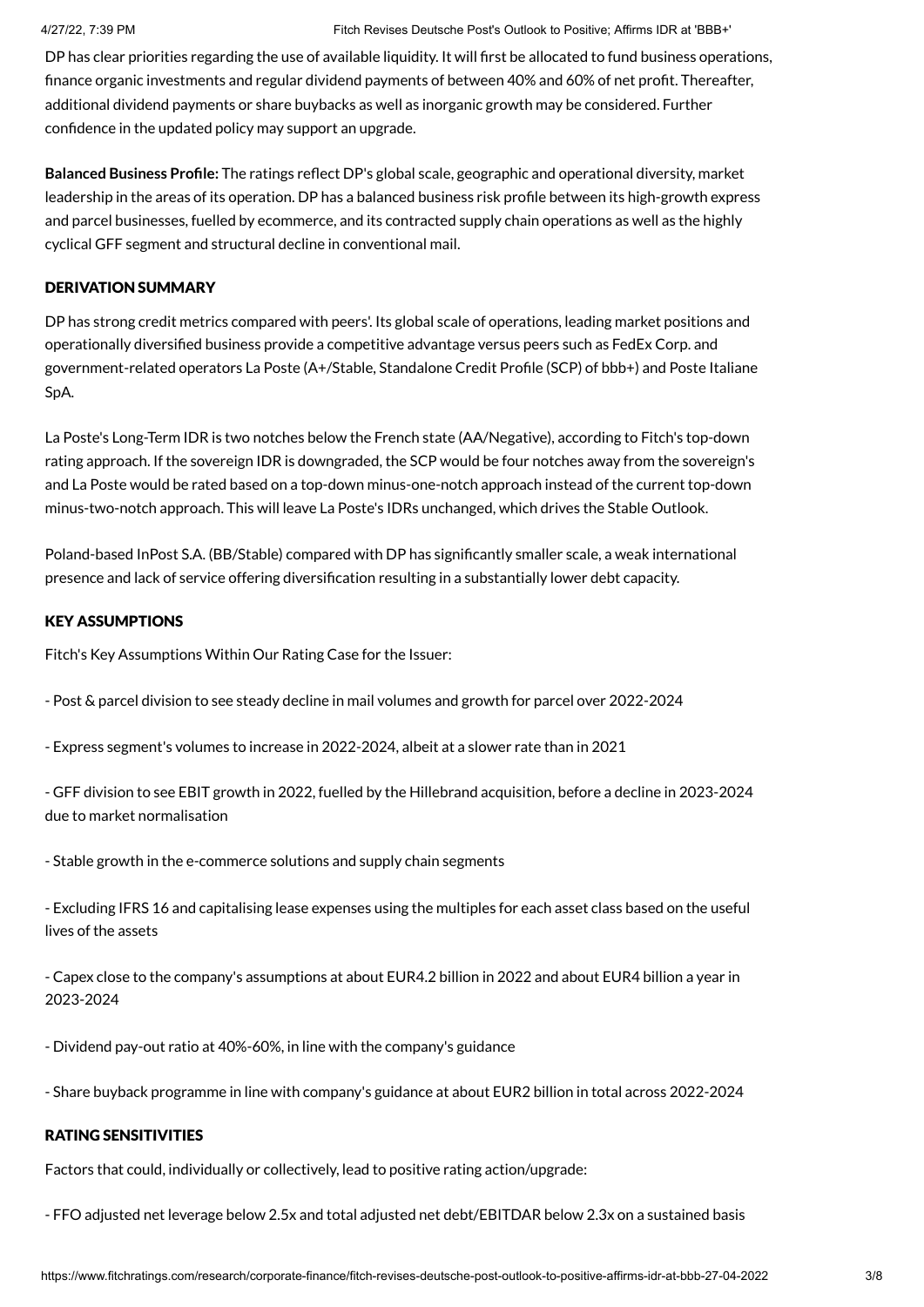- FFO fixed charge coverage above 3.5x and EBITDAR/(interest paid plus rents) above 4x on a sustained basis

- Positive Fitch-calculated FCF and Fitch-calculated EBIT margin above 7.5%

Factors that could, individually or collectively, lead to negative rating action/downgrade:

- Fitch does not anticipate a downgrade given the Positive Outlook on DP's IDR

- Failure to maintain FFO adjusted net leverage below 2.5x, total adjusted net debt/EBITDAR below 2.3x and FFO fixed charge coverage above 3.5x and EBITDAR/(interest paid plus rents) above 4x would lead to a revision of Outlook to Stable

- FFO adjusted net leverage above 3.5x and total adjusted net debt/EBITDAR above 3.3x on a sustained basis, together with significant deterioration in business fundamentals due to a protracted economic downturn or structural changes leading to significant volume and margin reduction and consistently negative FCF would lead to a downgrade

#### BEST/WORST CASE RATING SCENARIO

International scale credit ratings of Non-Financial Corporate issuers have a best-case rating upgrade scenario (defined as the 99th percentile of rating transitions, measured in a positive direction) of three notches over a three-year rating horizon; and a worst-case rating downgrade scenario (defined as the 99th percentile of rating transitions, measured in a negative direction) of four notches over three years. The complete span of best- and worst-case scenario credit ratings for all rating categories ranges from 'AAA' to 'D'. Best- and worst-case scenario credit ratings are based on historical performance. For more information about the methodology used to determine sector-specific best- and worst-case scenario credit ratings, visit [https://www.fitchratings.com/site/re/10111579.](https://www.fitchratings.com/site/re/10111579)

#### LIQUIDITY AND DEBT STRUCTURE

**Solid Liquidity:** DP has maintained solid liquidity. At end-2021, it had EUR1.6 billion of unrestricted cash and cash equivalents. This was complemented by a EUR2 billion committed and undrawn syndicated credit line (with 2025 maturity) and EUR3.1 billion of current financial assets, the majority of which are short-term investments. At end-2021 DP had short-term debt of EUR1.3 billion excluding lease liabilities of EUR2 billion. Its debt maturities in the following three years are evenly balanced.

In March 2022, the company closed the Hillebrand acquisition using about EUR1.5 billion from its own funds. We forecast DP to be FCF positive in 2022-2024.

#### ISSUER PROFILE

DP is a global logistics company, which operates two brands: Deutsche Post, which is Europe's leading postal service provider, and DHL, which offers a range of international express, freight transport and supply chain management services as well as e-commerce logistics solutions.

#### REFERENCES FOR SUBSTANTIALLY MATERIAL SOURCE CITED AS KEY DRIVER OF RATING

The principal sources of information used in the analysis are described in the Applicable Criteria.

#### ESG CONSIDERATIONS

Unless otherwise disclosed in this section, the highest level of ESG credit relevance is a score of '3'. This means ESG issues are credit-neutral or have only a minimal credit impact on the entity, either due to their nature or the way in which they are being managed by the entity. For more information on Fitch's ESG Relevance Scores, visit [www.fitchratings.com/esg](http://www.fitchratings.com/esg)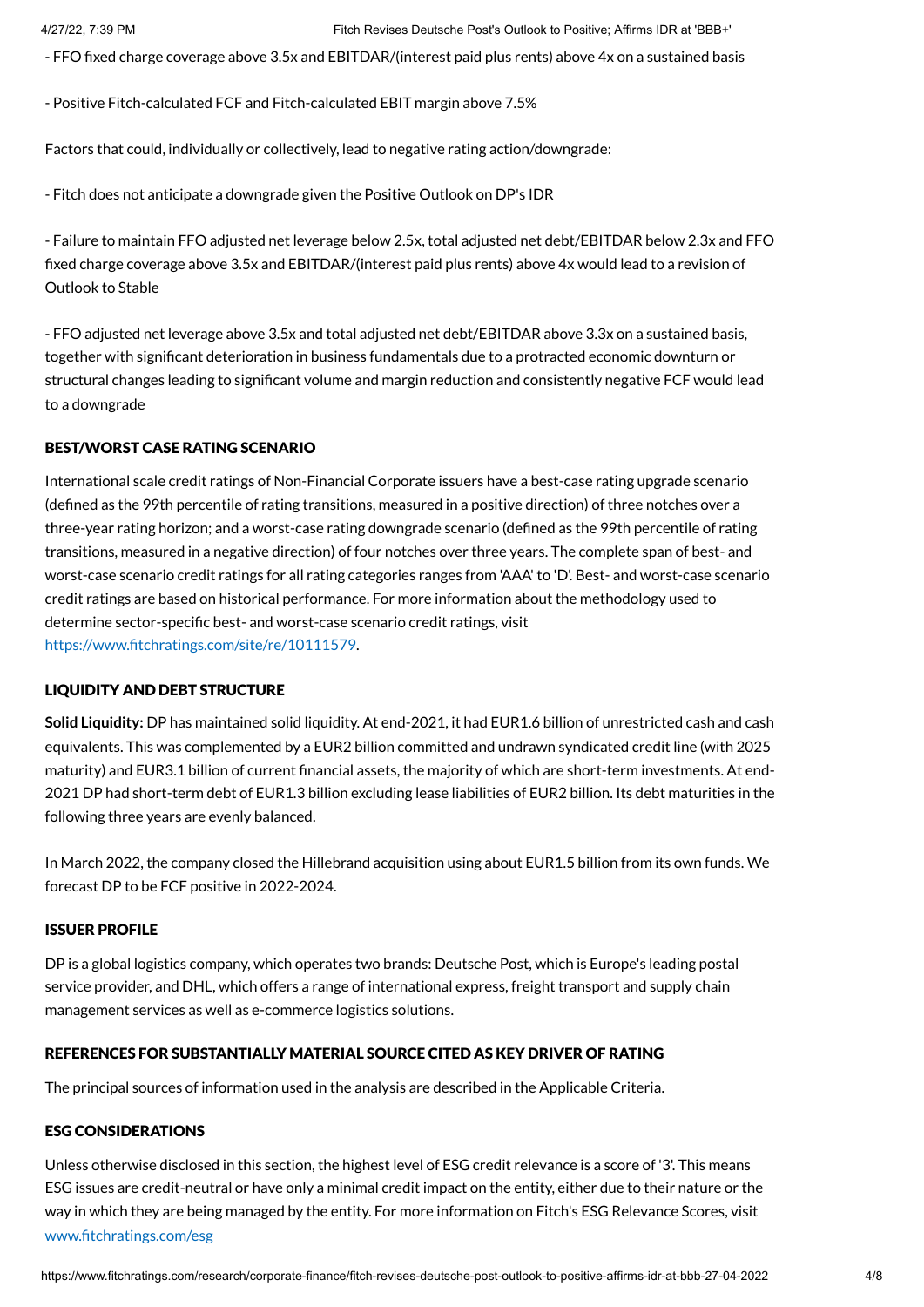## FITCH RATINGS ANALYSTS

**Arkadiusz Wicik, CFA** Senior Director Primary Rating Analyst +48 22 103 3016 arkadiusz.wicik@fitchratings.com Fitch Ratings Ireland Limited spolka z ograniczona odpowiedzialnoscia oddzial w Polsce Krolewska 16, 00-103 Warsaw

#### **Marta Stepien**

Analyst Secondary Rating Analyst +48 22 103 3031 marta.stepien@fitchratings.com

#### **Josef Pospisil, CFA**

Managing Director Committee Chairperson +44 20 3530 1287 josef.pospisil@fitchratings.com

#### MEDIA CONTACTS

**Tahmina Pinnington-Mannan** London +44 20 3530 1128 tahmina.p-mannan@thefitchgroup.com

Additional information is available on [www.fitchratings.com](http://www.fitchratings.com/)

### PARTICIPATION STATUS

The rated entity (and/or its agents) or, in the case of structured finance, one or more of the transaction parties participated in the rating process except that the following issuer(s), if any, did not participate in the rating process, or provide additional information, beyond the issuer's available public disclosure.

#### APPLICABLE CRITERIA

Corporate Hybrids Treatment [and Notching](https://www.fitchratings.com/research/corporate-finance/corporate-hybrids-treatment-notching-criteria-12-11-2020) Criteria (pub. 12 Nov 2020)

Corporates Recovery Ratings and Instrument [Ratings Criteria](https://www.fitchratings.com/research/corporate-finance/corporates-recovery-ratings-instrument-ratings-criteria-09-04-2021) (pub. 09 Apr 2021) (including rating assumption sensitivity)

Corporate Rating Criteria (pub. 15 Oct 2021) (including rating [assumption](https://www.fitchratings.com/research/corporate-finance/corporate-rating-criteria-15-10-2021) sensitivity)

#### APPLICABLE MODELS

Numbers in parentheses accompanying applicable model(s) contain hyperlinks to criteria providing description of model(s).

Corporate Monitoring & Forecasting Model (COMFORT Model), v7.9.0 ([1\)](https://www.fitchratings.com/research/corporate-finance/corporate-rating-criteria-15-10-2021)

#### ADDITIONAL DISCLOSURES

[Dodd-Frank](https://www.fitchratings.com/research/corporate-finance/fitch-revises-deutsche-post-outlook-to-positive-affirms-idr-at-bbb-27-04-2022/dodd-frank-disclosure) Rating Information Disclosure Form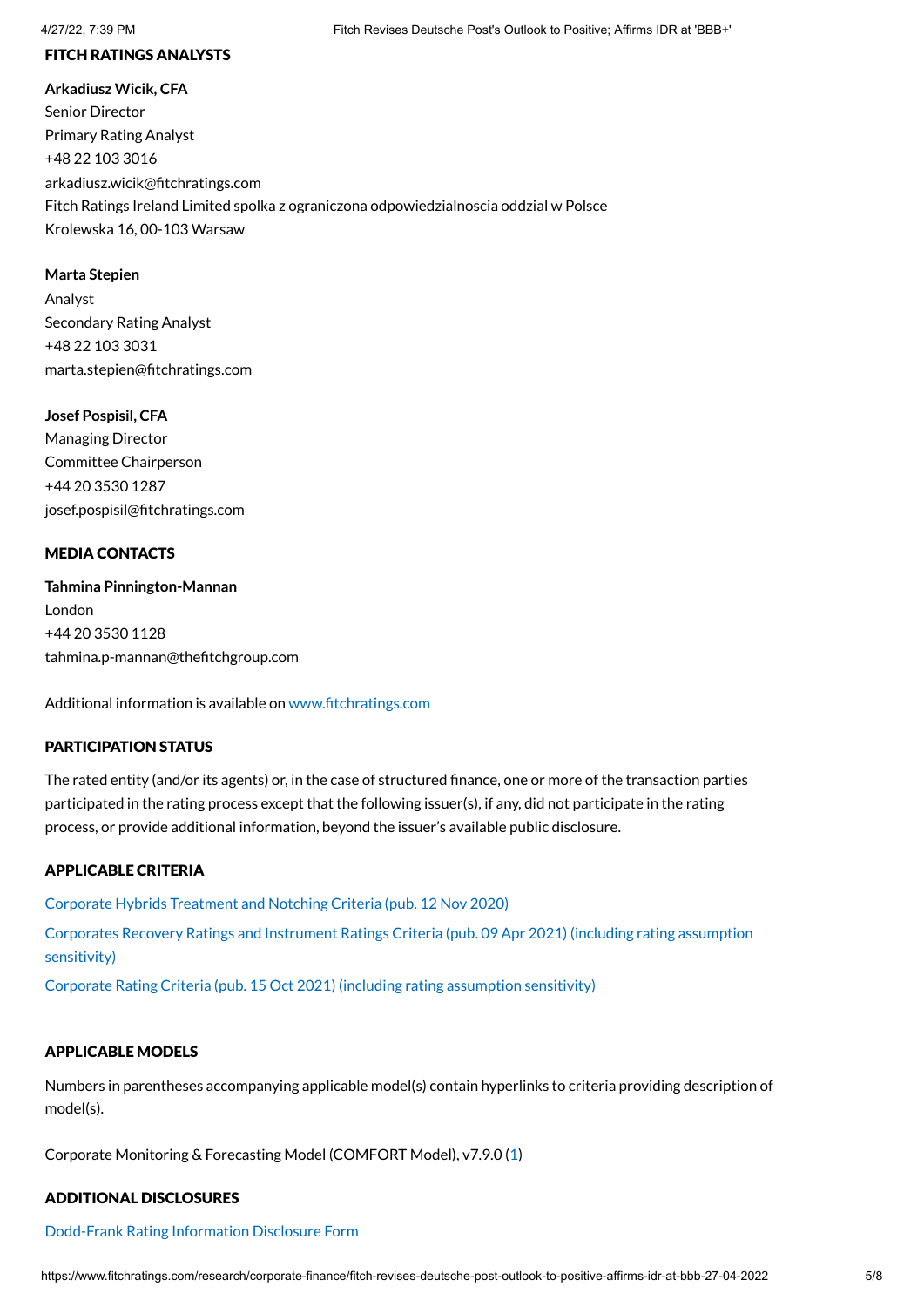## Solicitation Status

[Endorsement](#page-6-0) Policy

### ENDORSEMENT STATUS

Deutsche Post AG EU Issued, UK Endorsed Deutsche Post Finance B.V. EU Issued, UK Endorsed

#### DISCLAIMER & DISCLOSURES

All Fitch Ratings (Fitch) credit ratings are subject to certain limitations and disclaimers. Please read these limitations and disclaimers by following this link: [https://www.fitchratings.com/understandingcreditratings.](https://www.fitchratings.com/UNDERSTANDINGCREDITRATINGS) In addition, the following [https://www.fitchratings.com/rating-definitions-document](https://www.fitchratings.com/RATING-DEFINITIONS-DOCUMENT) details Fitch's rating definitions for each rating scale and rating categories, including definitions relating to default. Published ratings, criteria, and methodologies are available from this site at all times. Fitch's code of conduct, confidentiality, conflicts of interest, affiliate firewall, compliance, and other relevant policies and procedures are also available from the Code of Conduct section of this site. Directors and shareholders' relevant interests are available at [https://www.fitchratings.com/site/regulatory](https://www.fitchratings.com/SITE/REGULATORY). Fitch may have provided another permissible or ancillary service to the rated entity or its related third parties. Details of permissible or ancillary service(s) for which the lead analyst is based in an ESMA- or FCA-registered Fitch Ratings company (or branch of such a company) can be found on the entity summary page for this issuer on the Fitch Ratings website.

In issuing and maintaining its ratings and in making other reports (including forecast information), Fitch relies on factual information it receives from issuers and underwriters and from other sources Fitch believes to be credible. Fitch conducts a reasonable investigation of the factual information relied upon by it in accordance with its ratings methodology, and obtains reasonable verification of that information from independent sources, to the extent such sources are available for a given security or in a given jurisdiction. The manner of Fitch's factual investigation and the scope of the third-party verification it obtains will vary depending on the nature of the rated security and its issuer, the requirements and practices in the jurisdiction in which the rated security is offered and sold and/or the issuer is located, the availability and nature of relevant public information, access to the management of the issuer and its advisers, the availability of pre-existing third-party verifications such as audit reports, agreed-upon procedures letters, appraisals, actuarial reports, engineering reports, legal opinions and other reports provided by third parties, the availability of independent and competent third- party verification sources with respect to the particular security or in the particular jurisdiction of the issuer, and a variety of other factors. Users of Fitch's ratings and reports should understand that neither an enhanced factual investigation nor any third-party verification can ensure that all of the information Fitch relies on in connection with a rating or a report will be accurate and complete. Ultimately, the issuer and its advisers are responsible for the accuracy of the information they provide to Fitch and to the market in offering documents and other reports. In issuing its ratings and its reports, Fitch must rely on the work of experts, including independent auditors with respect to financial statements and attorneys with respect to legal and tax matters. Further, ratings and forecasts of financial and other information are inherently forward-looking and embody assumptions and predictions about future events that by their nature cannot be verified as facts. As a result, despite any verification of current facts, ratings and forecasts can be affected by future events or conditions that were not anticipated at the time a rating or forecast was issued or affirmed.

The information in this report is provided "as is" without any representation or warranty of any kind, and Fitch does not represent or warrant that the report or any of its contents will meet any of the requirements of a recipient of the report. A Fitch rating is an opinion as to the creditworthiness of a security. This opinion and reports made by Fitch are based on established criteria and methodologies that Fitch is continuously evaluating and updating. Therefore, ratings and reports are the collective work product of Fitch and no individual, or group of individuals, is solely responsible for a rating or a report. The rating does not address the risk of loss due to risks other than credit risk, unless such risk is specifically mentioned. Fitch is not engaged in the offer or sale of any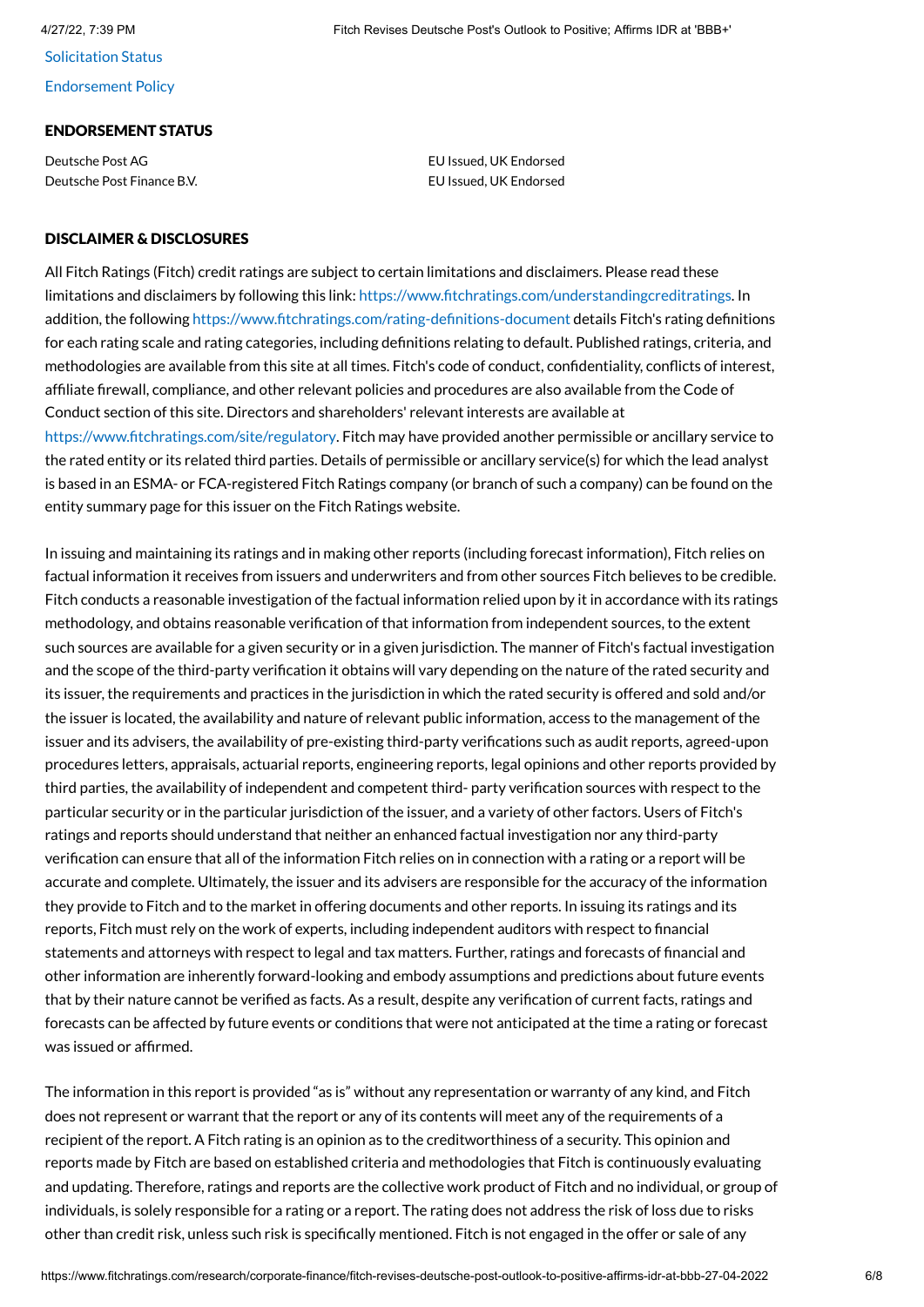#### 4/27/22, 7:39 PM Fitch Revises Deutsche Post's Outlook to Positive; Affirms IDR at 'BBB+'

security. All Fitch reports have shared authorship. Individuals identified in a Fitch report were involved in, but are not solely responsible for, the opinions stated therein. The individuals are named for contact purposes only. A report providing a Fitch rating is neither a prospectus nor a substitute for the information assembled, verified and presented to investors by the issuer and its agents in connection with the sale of the securities. Ratings may be changed or withdrawn at any time for any reason in the sole discretion of Fitch. Fitch does not provide investment advice of any sort. Ratings are not a recommendation to buy, sell, or hold any security. Ratings do not comment on the adequacy of market price, the suitability of any security for a particular investor, or the tax-exempt nature or taxability of payments made in respect to any security. Fitch receives fees from issuers, insurers, guarantors, other obligors, and underwriters for rating securities. Such fees generally vary from US\$1,000 to US\$750,000 (or the applicable currency equivalent) per issue. In certain cases, Fitch will rate all or a number of issues issued by a particular issuer, or insured or guaranteed by a particular insurer or guarantor, for a single annual fee. Such fees are expected to vary from US\$10,000 to US\$1,500,000 (or the applicable currency equivalent). The assignment, publication, or dissemination of a rating by Fitch shall not constitute a consent by Fitch to use its name as an expert in connection with any registration statement filed under the United States securities laws, the Financial Services and Markets Act of 2000 of the United Kingdom, or the securities laws of any particular jurisdiction. Due to the relative efficiency of electronic publishing and distribution, Fitch research may be available to electronic subscribers up to three days earlier than to print subscribers.

For Australia, New Zealand, Taiwan and South Korea only: Fitch Australia Pty Ltd holds an Australian financial services license (AFS license no. 337123) which authorizes it to provide credit ratings to wholesale clients only. Credit ratings information published by Fitch is not intended to be used by persons who are retail clients within the meaning of the Corporations Act 2001.

Fitch Ratings, Inc. is registered with the U.S. Securities and Exchange Commission as a Nationally Recognized Statistical Rating Organization (the "NRSRO"). While certain of the NRSRO's credit rating subsidiaries are listed on Item 3 of Form NRSRO and as such are authorized to issue credit ratings on behalf of the NRSRO (see <https://www.fitchratings.com/site/regulatory>), other credit rating subsidiaries are not listed on Form NRSRO (the "non-NRSROs") and therefore credit ratings issued by those subsidiaries are not issued on behalf of the NRSRO. However, non-NRSRO personnel may participate in determining credit ratings issued by or on behalf of the NRSRO.

Copyright © 2022 by Fitch Ratings, Inc., Fitch Ratings Ltd. and its subsidiaries. 33 Whitehall Street, NY, NY 10004. Telephone: 1-800-753-4824, (212) 908-0500. Fax: (212) 480-4435. Reproduction or retransmission in whole or in part is prohibited except by permission. All rights reserved.

#### READ LESS

#### SOLICITATION STATUS

The ratings above were solicited and assigned or maintained by Fitch at the request of the rated entity/issuer or a related third party. Any exceptions follow below.

#### <span id="page-6-0"></span>ENDORSEMENT POLICY

Fitch's international credit ratings produced outside the EU or the UK, as the case may be, are endorsed for use by regulated entities within the EU or the UK, respectively, for regulatory purposes, pursuant to the terms of the EU CRA Regulation or the UK Credit Rating Agencies (Amendment etc.) (EU Exit) Regulations 2019, as the case may be. Fitch's approach to endorsement in the EU and the UK can be found on Fitch's [Regulatory](https://www.fitchratings.com/regulatory) Affairs page on Fitch's website. The endorsement status of international credit ratings is provided within the entity summary page for each rated entity and in the transaction detail pages for structured finance transactions on the Fitch website. These disclosures are updated on a daily basis.